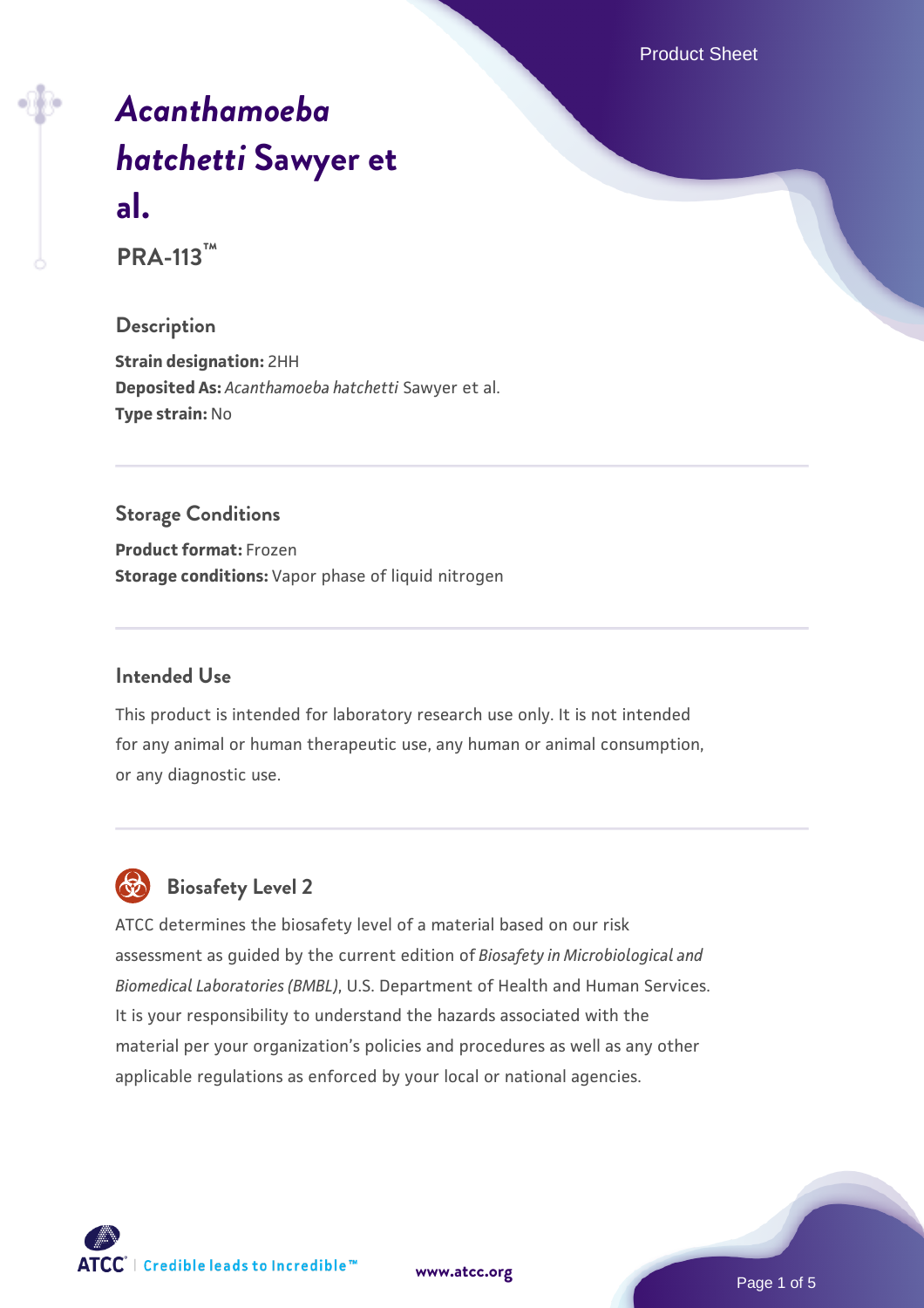ATCC highly recommends that appropriate personal protective equipment is always used when handling vials. For cultures that require storage in liquid nitrogen, it is important to note that some vials may leak when submersed in liquid nitrogen and will slowly fill with liquid nitrogen. Upon thawing, the conversion of the liquid nitrogen back to its gas phase may result in the vial exploding or blowing off its cap with dangerous force creating flying debris. Unless necessary, ATCC recommends that these cultures be stored in the vapor phase of liquid nitrogen rather than submersed in liquid nitrogen.

#### **Certificate of Analysis**

For batch-specific test results, refer to the applicable certificate of analysis that can be found at www.atcc.org.

#### **Growth Conditions**

**Medium:**  [ATCC Medium 712: PYG w/ Additives](https://www.atcc.org/-/media/product-assets/documents/microbial-media-formulations/7/1/2/atcc-medium-712.pdf?rev=7a3975f3ced8477999762ca76164fb74) **Temperature:** 25°C **Culture system:** Axenic **Incubation:** Interval: every month

#### **Handling Procedures**

**Cryopreservation:** -

**Material Citation**

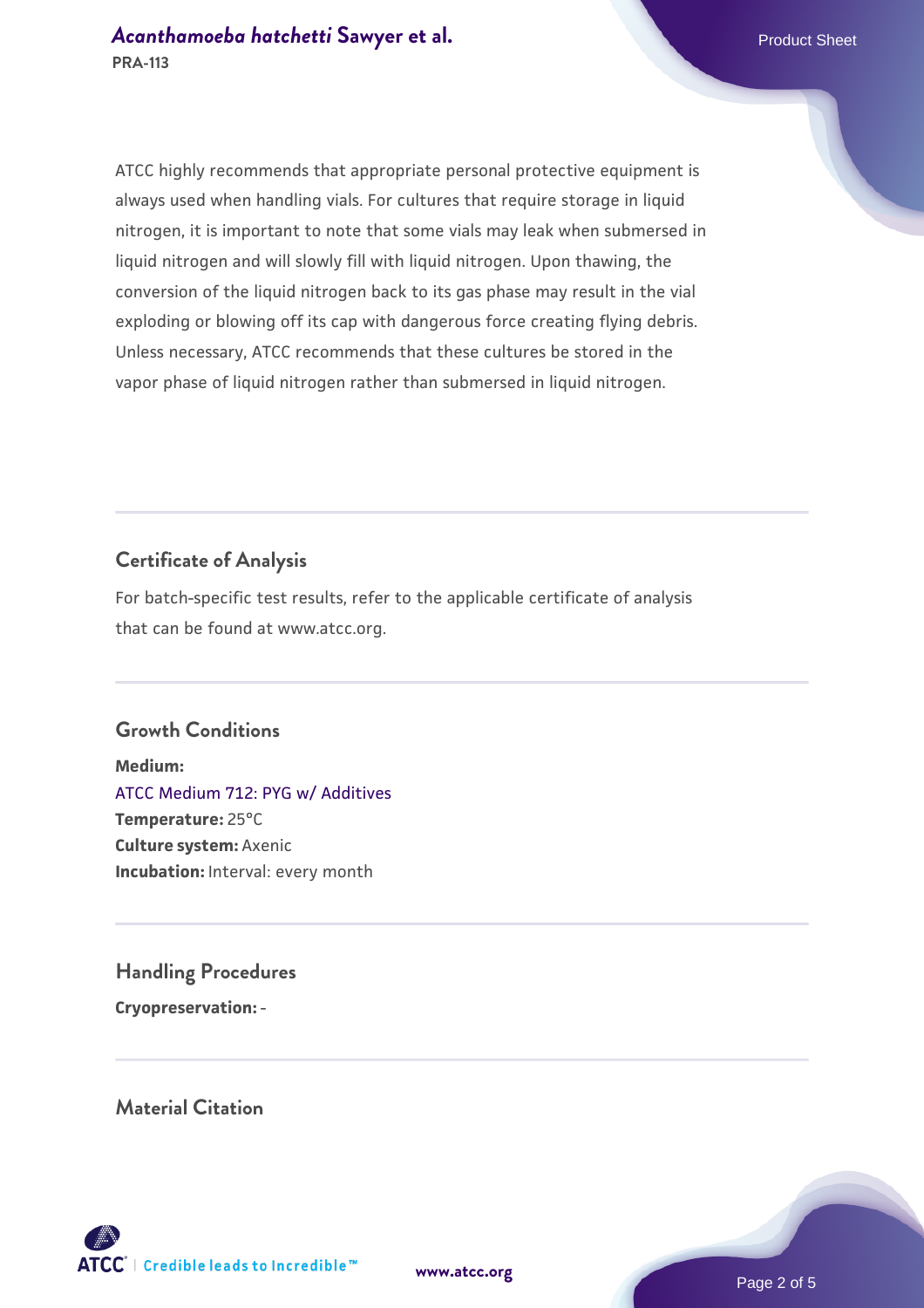# *[Acanthamoeba hatchetti](https://www.atcc.org/products/pra-113)* **[Sawyer et al.](https://www.atcc.org/products/pra-113)** Product Sheet

**PRA-113**

If use of this material results in a scientific publication, please cite the material in the following manner: *Acanthamoeba hatchetti* Sawyer et al. (ATCC PRA-113)

#### **References**

References and other information relating to this material are available at www.atcc.org.

#### **Warranty**

The product is provided 'AS IS' and the viability of ATCC<sup>®</sup> products is warranted for 30 days from the date of shipment, provided that the customer has stored and handled the product according to the information included on the product information sheet, website, and Certificate of Analysis. For living cultures, ATCC lists the media formulation and reagents that have been found to be effective for the product. While other unspecified media and reagents may also produce satisfactory results, a change in the ATCC and/or depositor-recommended protocols may affect the recovery, growth, and/or function of the product. If an alternative medium formulation or reagent is used, the ATCC warranty for viability is no longer valid. Except as expressly set forth herein, no other warranties of any kind are provided, express or implied, including, but not limited to, any implied warranties of merchantability, fitness for a particular purpose, manufacture according to cGMP standards, typicality, safety, accuracy, and/or noninfringement.

#### **Disclaimers**

This product is intended for laboratory research use only. It is not intended



**[www.atcc.org](http://www.atcc.org)**

Page 3 of 5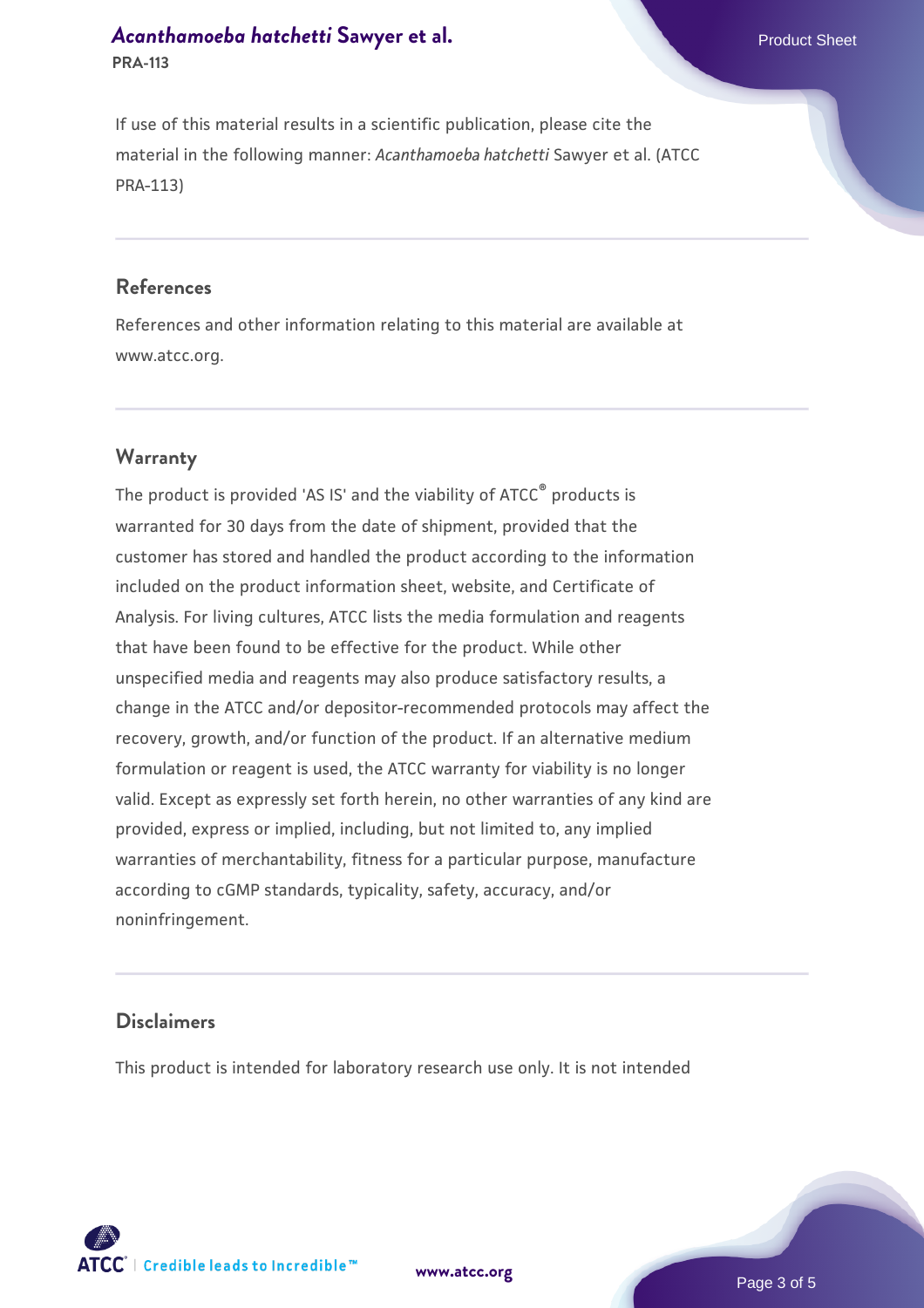# *[Acanthamoeba hatchetti](https://www.atcc.org/products/pra-113)* **[Sawyer et al.](https://www.atcc.org/products/pra-113)** Product Sheet

for any animal or human therapeutic use, any human or animal consumption, or any diagnostic use. Any proposed commercial use is prohibited without a license from ATCC.

While ATCC uses reasonable efforts to include accurate and up-to-date information on this product sheet, ATCC makes no warranties or representations as to its accuracy. Citations from scientific literature and patents are provided for informational purposes only. ATCC does not warrant that such information has been confirmed to be accurate or complete and the customer bears the sole responsibility of confirming the accuracy and completeness of any such information.

This product is sent on the condition that the customer is responsible for and assumes all risk and responsibility in connection with the receipt, handling, storage, disposal, and use of the ATCC product including without limitation taking all appropriate safety and handling precautions to minimize health or environmental risk. As a condition of receiving the material, the customer agrees that any activity undertaken with the ATCC product and any progeny or modifications will be conducted in compliance with all applicable laws, regulations, and guidelines. This product is provided 'AS IS' with no representations or warranties whatsoever except as expressly set forth herein and in no event shall ATCC, its parents, subsidiaries, directors, officers, agents, employees, assigns, successors, and affiliates be liable for indirect, special, incidental, or consequential damages of any kind in connection with or arising out of the customer's use of the product. While reasonable effort is made to ensure authenticity and reliability of materials on deposit, ATCC is not liable for damages arising from the misidentification or misrepresentation of such materials.

Please see the material transfer agreement (MTA) for further details regarding the use of this product. The MTA is available at www.atcc.org.

#### **Copyright and Trademark Information**

© ATCC 2021. All rights reserved. ATCC is a registered trademark of the American Type Culture Collection.